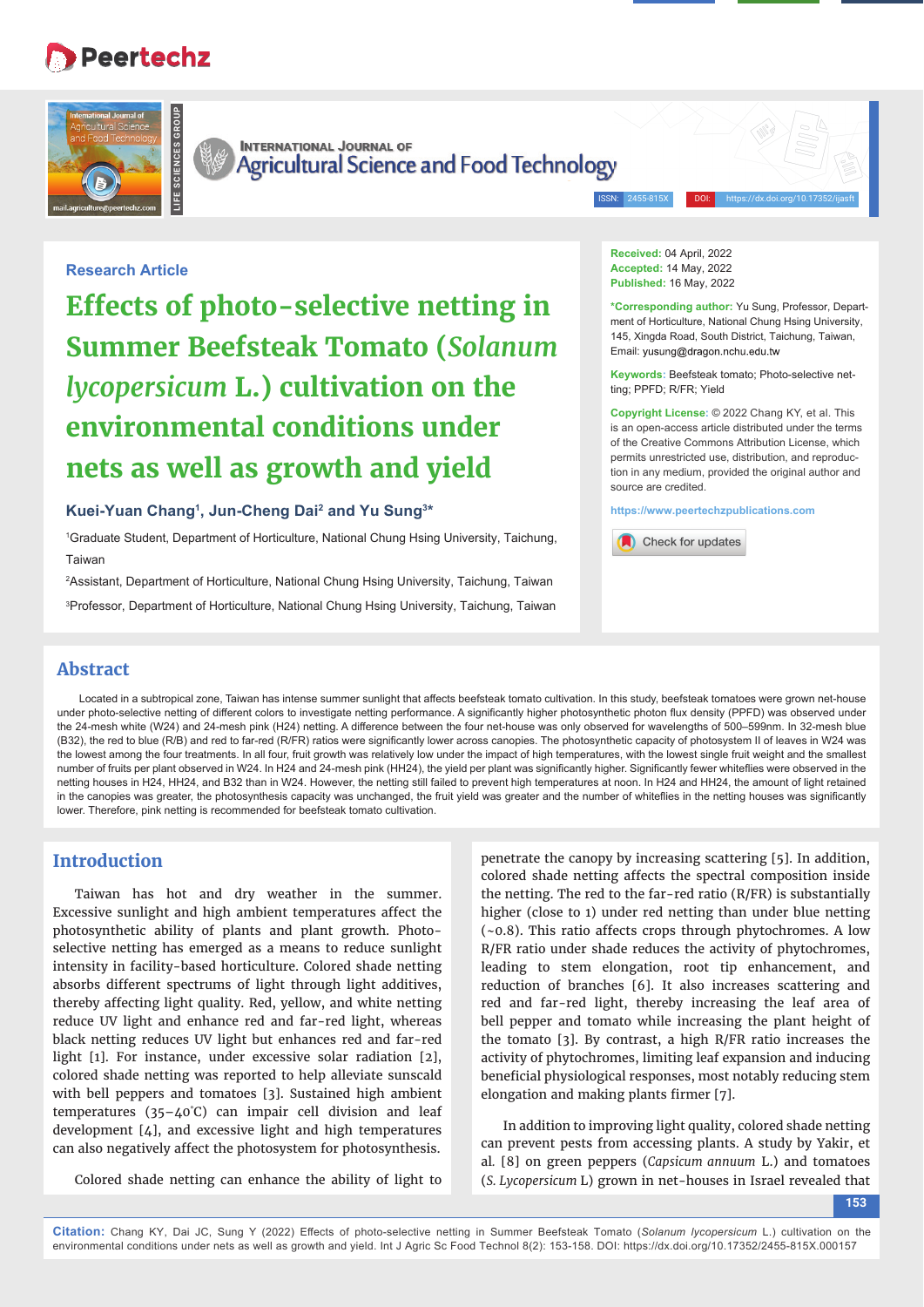the infestation levels of aphids and whiteflies under yellow and white netting were 2–3 times lower than those under black or red netting.

This study investigated which color and mesh size of netting enhanced vegetable production. The study had two  $objectives: (1)$  to investigate the influence of photo-selective netting of different colors on the light conditions and ambient temperature and humidity inside netting houses in summer, and (2) to examine the effect of environmental conditions in different netting houses on beefsteak tomato vegetative and reproductive growth. The results can provide a reference to colored net manufacturers to produce nets that can increase crop yields.

# **Material and method**

#### **Study site**

This research was conducted from August to October 2021 in the net house of the Department of Horticulture, National Chung Hsing University, Taiwan. The medium used in the experiment was a mixture of peat moss, perlite, and vermiculite at the ratio of 8:1:1 (v:v:v). Black baskets (60cm×40cm×25cm) were filled with the mixture and placed in net-houses (3.6m× 4m×2.5m) built of different types of net.

#### **Netting**

The experiments were conducted using four types of netting: 1) white netting (W24, 1.06mm×1.06mm, Hun-Kun enterprise co., LTD, Taiwan). 2) pink netting (H24, 1.06mm×1.06mm, Hun-Kun enterprise co., LTD, Taiwan). 3) improved pink netting (HH24, 1.06mm×1.06mm, Hun-Kun enterprise co., LTD, Taiwan, and Industrial technology research institute, Taiwan). H24 and HH24 with different color additives in the process, which causes them to possess different photo-selective abilities. 4) blue netting (B32, 0.8mm×0.8mm, Hun-Kun enterprise co., LTD, Taiwan). In addition, another white netting (W32, 0.8mm×0.8mm, Jenn-Yeong biotech LTD, Taiwan) was added to analyze the light conditions without conducting the planting experiment.

#### **Plant materials and growth survey**

Tomato cultivar'Chenfu 994' (All Lucky Seed CO., LTD, Taiwan.) was used in the experiment. The tomato seedlings were transplanted when they had 3 to 4 leaves and 1 heart. Each black basket contained 4 tomato seedlings with a row spacing is 50cm\*40cm and there were four baskets in each net-house. The plants were pruned single-stem and tied nylon rope fixed with clips so that the tomato stem would climb upward. The lateral buds were completely removed, and the lower leaves were appropriately removed as the plant grows. When the plant grows to the fourth inflorescence, leave three leaves above the inflorescence for topping.

Plant height, number of nodes, and stem diameter were investigated every two weeks after transplanting. Four weeks after transplant, internode length and leaf length of the first inflorescence were investigated. One month after transplant, leaf thickness was measured by Digital Thickness Gauge (547320S, Mitutoyo, Japan) and leaf relative chlorophyll content was measured by SPAD 502 plus chlorophyll meter (2900P, Spectrum Technologies, Taiwan).

#### **Leaf gas exchange**

Leaf evapotranspiration, net photosynthesis, intercellular CO<sub>2</sub> concentration, and stomatal conductance of the plants were investigated from 10:00 am to 12:00 pm by using LI-6800(LI-COR, United States).

## **Fruit survey**

During the second week after flowering, the number of flowers and fruits in the second to fourth inflorescences was recorded to calculate the fruiting rate. After the fruit matured, fruit yield per plant and single fruit weight of the first to fourth inflorescences were measured.

## **Net-room interior light**

From August to October, the light spectrum and intensity in the net-house were measured by Spectral Irradiance Meter (Ai 101, Apacer Technology Inc. Taiwan) on sunny days, and each measurement was performed at three random locations within the net-house. The light conditions at the top of the tomato plant stem, the third inflorescence, and the first inflorescence were measured by Ai 101.

#### **Statistical analysis**

The experiment adopted a completely randomized design (CRD), with three replicates for one treatment and three plants for one replicate. All data were represented as the mean value of replication. The statistical analysis was performed using the software SAS Enterprise Guide 9.4 (SAS. Institute, Cary NC), and the mean-variance of the data were analyzed using Fisher's least significant difference (LSD) test at a 0.05 probability level.

### **Results**

## **Ambient temperature, humidity, and light in netting houses**

Figure 1 reveals the daily variation of ambient temperature throughout August and September at the study site. In the

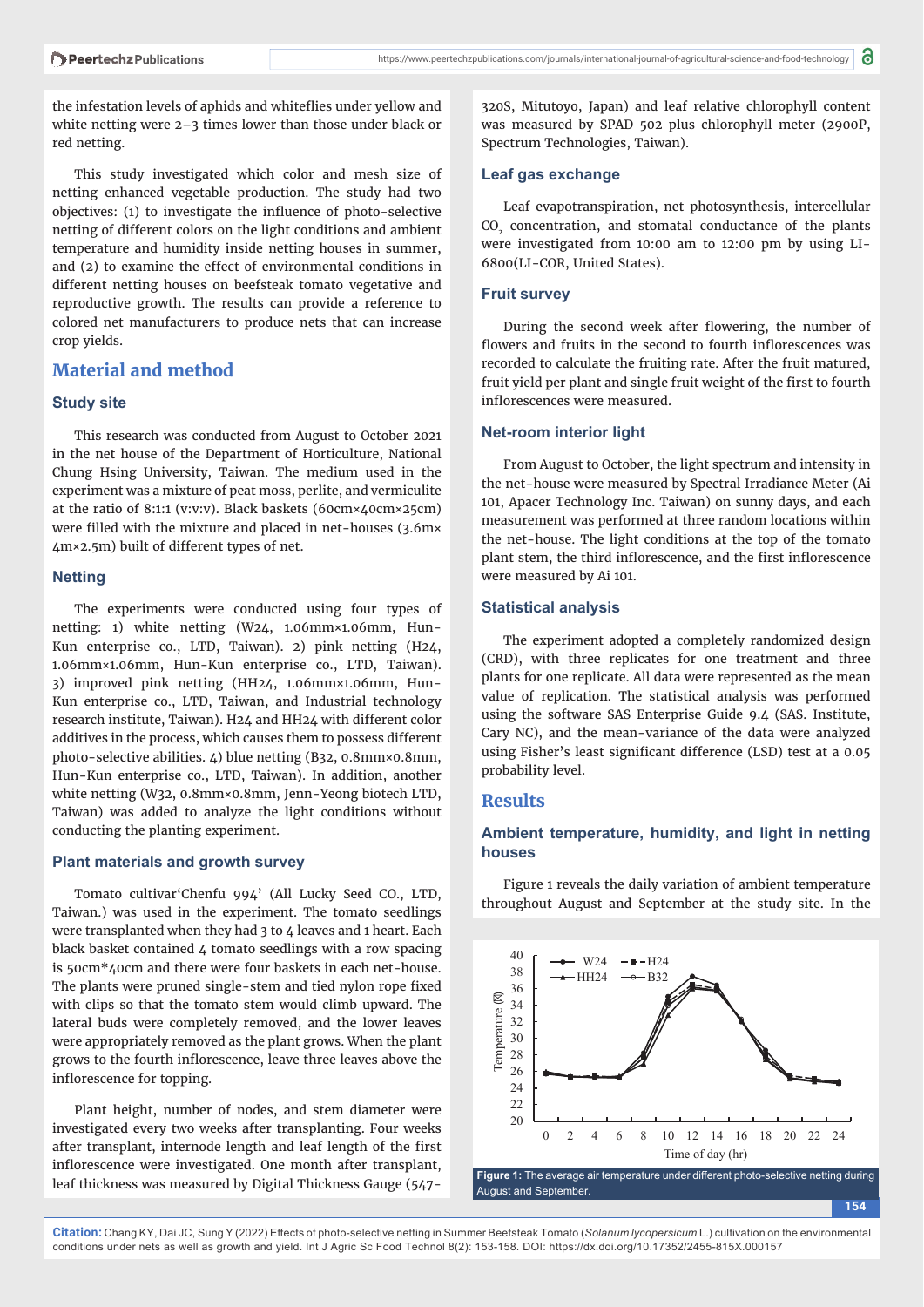four main treatments, high temperatures over 30°C were observed from 10:00 to 16:00. In treatment W24, the ambient temperatures were 35.0°C at 10:00, 37.5°C at 12:00, and 36.4°C at 14:00, all of which were the highest among the four treatments. In treatment HH24, the ambient temperatures were 32.8°C at 10:00 and 36.0°C at noon, both of which were the lowest among the four treatments. Of all the treatments, the lowest value of ambient humidity was observed at 14:00 (44%–47%; Figure 2).

Table 1 and Figure 3 present analyses of luminous intensity and quality in different netting houses at noon on a sunny day. The light intensities in treatment W24 (2268.14 μmol·m<sup>-2</sup>·s<sup>-1</sup>), H24 (2072.75  $\mu$ mol·m<sup>-2</sup>·s<sup>-1</sup>), and H32 (2048.41  $\mu$ mol·m<sup>-2</sup>·s<sup>-1</sup>) were significantly higher than other treatment, followed by that in treatment HH24 (1719.46 μmol·m<sup>-2</sup>·s<sup>-1</sup>). The light intensity in treatment B32 (1496.49 µmol·m<sup>-2</sup>·s<sup>-1</sup>) was the lowest among the five treatments. The  $R/B$  and  $R/FR$  ratios of treatment B32 were significantly lower than those of the others. The spectral compositions of ambient light in the netting houses were compared. Among the five treatments, a significantly lower irradiance was observed only in the wavelength band of 500-599 nm in treatment HH24, and no significant difference was observed in other wavelength sections among the five treatments.

#### **Tomatoes**

A PPFD investigation was conducted of tomato plants with different canopy heights in the third inflorescence (Table 2). The PPFD measured in the upper, middle, and bottom layers of the plants in treatments  $W24$  and  $H24$  were significantly higher than those in treatments HH24 and B32. The R/B ratios of the upper, middle, and bottom layers in treatment B32 were the lowest by a significant margin among the four main



August and September.



treatments. The R/FR ratios of the middle and bottom layers of plants in treatment HH24 were significantly lower than those in treatments W24 and H24, and those of the layers of various heights in treatment B32 were all significantly lower than those of the other three treatments.

Table 3 presents the beefsteak tomato plant height measurements 4 weeks after transplanting. The plant heights in treatments HH24 (108.0cm) and B32 (106.5cm) were significantly higher than those in treatments  $W24$  (84.1cm) and H24 (88.5cm). Significantly longer internode lengths were observed in treatments HH24 (6.33cm) and B32 (6.0cm) than in the other two treatments. The internode lengths in treatments W24 and H24 were 5.06 and 5.31cm, respectively. No significant difference was observed in the number of plant nodes among the four main treatments. The stem diameter in treatment W24 (6.03mm) was significantly smaller than that of the other treatments. Leaf traits were investigated (Table 4). The leaf lengths in treatments H24 (36.3cm) and B32 (34.3cm) were significantly longer than those in treatments W24 and HH24. However, the blade thicknesses in treatments W24  $(0.41$ mm) and H24  $(0.40$ mm) were significantly thicker than the others. No significant difference was observed in relative chlorophyll content among these four treatments.

The gas exchange capacity of beefsteak tomato leaves between 10:00 and 12:00 was investigated (Table 5). The net photosynthetic capacity of leaves in treatment H24  $(12.36$ umolm<sup>-2</sup> s<sup>-1</sup>) was significantly higher than that of leaves in treatment W24, which was the lowest among the four main treatments. No significant difference in intercellular  $CO<sub>2</sub>$ concentration was observed among these four treatments. The stomatal conductance of leaves in treatment HH24 (0.136molm- $2$  s<sup>-1</sup>) was significantly higher among these four treatments. No

| <b>Treatment</b> | <b>PPFD</b><br>$(\mu \text{mol}\cdot\text{m}^{-2}\cdot\text{s}^{-1})$ | R/B    | <b>R/NIR</b>      | 330-399 nm     | 400-499 nm | 500-599 nm | 600-699 nm | 700-850 nm |
|------------------|-----------------------------------------------------------------------|--------|-------------------|----------------|------------|------------|------------|------------|
|                  |                                                                       |        |                   | Irradiance (%) |            |            |            |            |
| W24              | $2268.14a^2$                                                          | 5.41a  | 1.69a             | 1.9a           | 20.4a      | 26.3 a     | 24.4 a     | 27.0a      |
| H <sub>24</sub>  | 2072.75 a                                                             | 5.62a  | 1.68a             | 1.9a           | 20.2a      | 25.5a      | 24.6a      | 27.8a      |
| HH24             | 1719.46 ab                                                            | 5.77 a | 1.65a             | 1.9a           | 20.0a      | 24.7 b     | 24.9a      | 28.5a      |
| W32              | 2048.41 a                                                             | 5.32a  | 1.63a             | 1.9a           | 20.5a      | 26.3a      | 23.9a      | 27.4a      |
| <b>B32</b>       | 1496.49 b                                                             | 4.89 b | 1.52 <sub>b</sub> | 2.0a           | 21.4a      | 26.0 a     | 23.1a      | 27.5a      |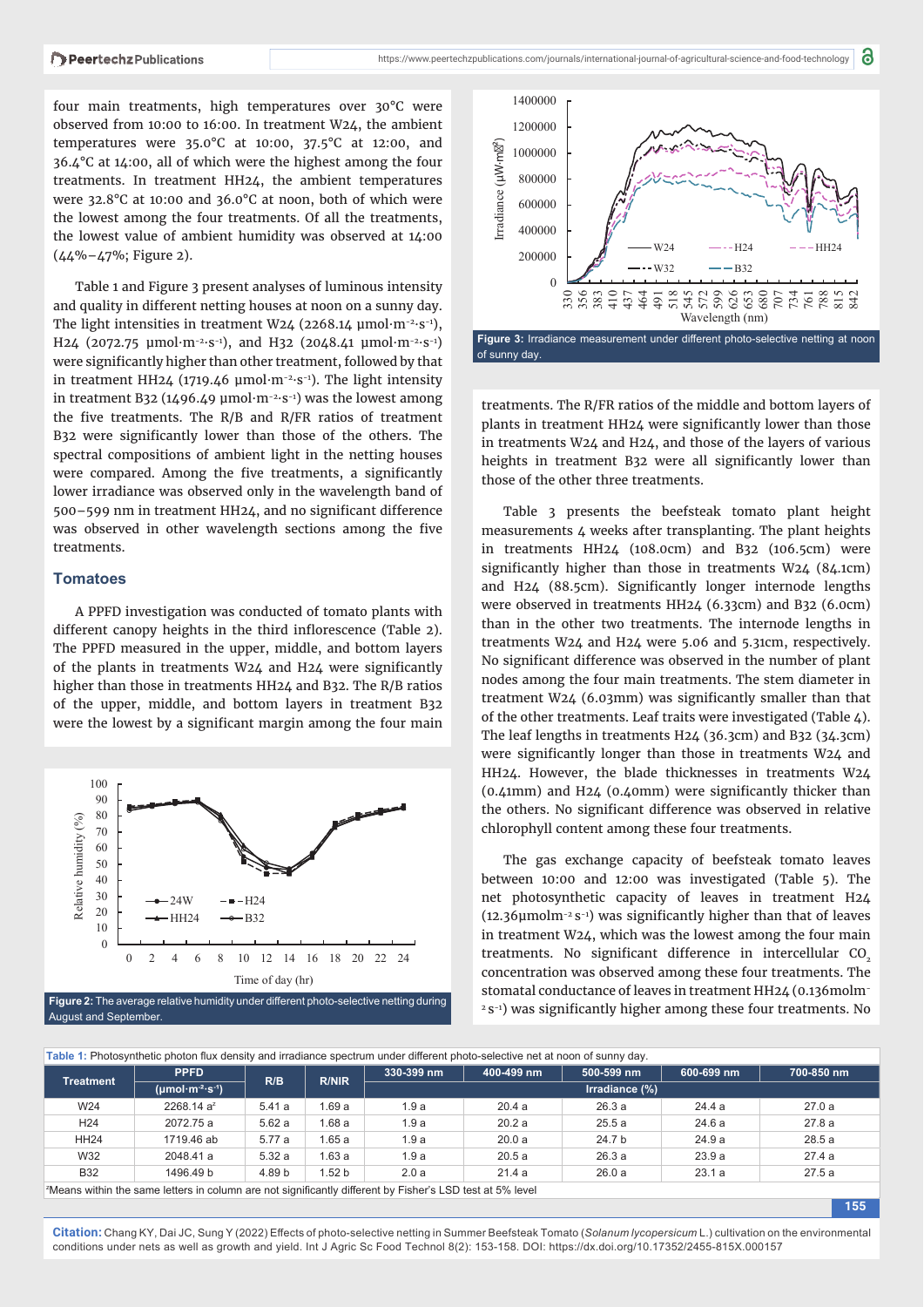Table 2: Effects of different photo-selective netting on the PPFD, R/B and R/FR within the canopy of the tomato plant at noon of sunny day.

| <b>Treatment</b> | Canopy | <b>PPFD</b><br>$(\mu \text{mol}\cdot\text{m}^{-2}\cdot\text{s}^{-1})$ | R/B               | R/FR              |  |  |
|------------------|--------|-----------------------------------------------------------------------|-------------------|-------------------|--|--|
|                  | Upper  | 1961.5 a <sup>z</sup>                                                 | 5.45 ab           | 1.72a             |  |  |
| W24              | Middle | 933.8a                                                                | 5.57a             | 1.50a             |  |  |
|                  | Lower  | 623.1 a                                                               | 5.79 a            | 1.01a             |  |  |
|                  | Upper  | 1989.3 a                                                              | 5.90a             | 1.71a             |  |  |
| H <sub>24</sub>  | Middle | 940.5 a                                                               | 6.03a             | 1.52a             |  |  |
|                  | Lower  | 582.1a                                                                | 6.06a             | 0.97a             |  |  |
|                  | Upper  | 1682.5 b                                                              | 5.85a             | 1.68a             |  |  |
| <b>HH24</b>      | Middle | 761.5 ab                                                              | 6.02a             | 1.28ab            |  |  |
|                  | Lower  | 501.5 b                                                               | 6.22a             | 0.88ab            |  |  |
|                  | Upper  | 1669.6 b                                                              | 4.89 b            | 1.59 <sub>b</sub> |  |  |
| <b>B32</b>       | Middle | 623.5 b                                                               | 5.02 <sub>b</sub> | 1.13 <sub>b</sub> |  |  |
|                  | Lower  | 465.5 b                                                               | 5.11 b            | 0.87 <sub>b</sub> |  |  |

<sup>2</sup>Means within the same letters in column are not significantly different by Fisher's LSD test at 5% level.

Table 3: Effects of different photo-selective netting on beef tomato plant height, node, internode length and stem diameter at 4 weeks after transplanting.

|                                                                                                                 | <b>Plant height</b>  | <b>Node</b> | Internode length  | <b>Stem diameter</b> |  |
|-----------------------------------------------------------------------------------------------------------------|----------------------|-------------|-------------------|----------------------|--|
| <b>Treatment</b>                                                                                                | (cm)                 | (No.)       | (cm)              | (mm)                 |  |
| W 24                                                                                                            | 84.13 b <sup>z</sup> | 15.8a       | 5.06 <sub>b</sub> | 6.03 <sub>b</sub>    |  |
| H 24                                                                                                            | 88.67 b              | 16.2a       | 5.31 b            | 6.45a                |  |
| <b>HH 24</b>                                                                                                    | 108.00a              | 17.2a       | 6.33a             | 6.32a                |  |
| <b>B</b> 32                                                                                                     | 106.50a              | 16.0a       | 6.03a             | 6.23a                |  |
| 1980 - Jane Barthlin, Alex Hermann, Feddynas, in Hermann, and Hermann Standard Alexandria (1980) - Jane James M |                      |             |                   |                      |  |

<sup>2</sup>Means within the same letters in column are not significantly different by Fisher's LSD test at 5% level.

Table 4: Effects of different photo-selective netting on beef tomato leaf size and SPAD reading.

| <b>Treatment</b>                                                                     | Leaf length          | <b>Leaf thickness</b> | <b>SPAD</b> |  |  |
|--------------------------------------------------------------------------------------|----------------------|-----------------------|-------------|--|--|
|                                                                                      | (cm)                 | (mm)                  |             |  |  |
| W 24                                                                                 | 29.51 b <sup>z</sup> | 0.41a                 | 48.1 a      |  |  |
| H 24                                                                                 | 36.32a               | 0.34 <sub>b</sub>     | 45.1a       |  |  |
| <b>HH 24</b>                                                                         | 31.23 <sub>b</sub>   | 0.40a                 | 49.8 a      |  |  |
| B 32                                                                                 | 34.32a               | 0.32 <sub>b</sub>     | 50.1a       |  |  |
| ZMeane within the same letters in column are not significantly different by Fisher's |                      |                       |             |  |  |

ins within the same letters in column are not significantly different by Fisher's LSD test at 5% level.

Table 5: Effects of different photo-selective netting on beef tomato leaf photosynthetic character.

| <b>Treatment</b> | $E^z$              | P<br>n                                                                    | C,     | $g_{\rm sw}$       | Fv/Fm             |
|------------------|--------------------|---------------------------------------------------------------------------|--------|--------------------|-------------------|
|                  | (mmol $m^2 s^1$ )  | (umol m <sup>-2</sup> s <sup>-1</sup> ) $ $ (umol mol <sup>-1</sup> ) $ $ |        | (mol $m^2 s^4$ )   |                   |
| W 24             | 2.06a <sup>y</sup> | 10.95 <sub>b</sub>                                                        | 326.5a | 0.124 b            | 0.73 <sub>b</sub> |
| H 24             | 1.90a              | 12.36a                                                                    | 306.4a | 0.124 b            | 0.79a             |
| <b>HH 24</b>     | 1.83a              | 11.19 ab                                                                  | 310.2a | 0.136a             | 0.79a             |
| <b>B</b> 32      | 1.81a              | 11.41 ab                                                                  | 303.7a | 0.127 <sub>b</sub> | 0.80a             |

 $^{\rm z}$ E- evaporation rate.  ${\sf P}_{\rm n}^{\rm -}$  net photosynthetic rate.  ${\sf C}_{\rm i}^{\rm -}$  Leaf internal CO $_{\rm 2}$  concentration. g<sub>sser</sub> stomatal conductance. Fv/Fm- quantum yield of photosystem.

<sup>y</sup>Means within the same letters in column are not significantly different by Fisher's LSD test at 5% level.

Table 6: Effects of different photo-selective netting on the fruit mass, number of fruit per plant, yield per plant and the days to red maturity stage.

| Treatment                                                                                        | <b>Fruit</b><br>mass | Fruit number per<br>plant | Yield per plant | Days to red<br>maturity stage |  |
|--------------------------------------------------------------------------------------------------|----------------------|---------------------------|-----------------|-------------------------------|--|
|                                                                                                  | (g)                  | (No./plt)                 | (g/plt)         | (No.)                         |  |
| W 24                                                                                             | 75.8 b <sup>z</sup>  | 17.6 b                    | 1327.6 b        | 42.3 <sub>b</sub>             |  |
| H 24                                                                                             | 88.4 a               | 19.8a                     | 1842.2 a        | 44.6 a                        |  |
| <b>HH 24</b>                                                                                     | 82.6ab               | 20.0a                     | 1774.0 a        | 44.1a                         |  |
| <b>B</b> 32                                                                                      | 79.1 b               | 18.2ab                    | 1459.6 b        | 45.0a                         |  |
| <sup>z</sup> Means within the same letters in column are not significantly different by Fisher's |                      |                           |                 |                               |  |

LSD test at 5% level.

significant difference was observed in the evapotranspiration rate among the four treatments. Photosystem II of the leaves was investigated. According to the findings, the Fv/Fm ratio of treatment W24 (0.73) was the lowest among these four treatments.

The fruit characteristics in the first to fourth inflorescences were investigated (Table 6). The numbers of fruits in treatments H24 (19.8) and HH24 (20.0) were significantly greater than those in treatments W24 (17.6) and B32 (18.2). The single fruit weight in treatment H24 was the heaviest (88.4g), and that in treatment W24 (75.8g) was significantly lighter than that of H24 and HH24 treatments. In treatment W24, the tomato fruits needed significantly fewer days to ripen and, on average, the fruits could be harvested  $42-43$  days after flowering. The total yield was investigated. The yields per plant in treatment  $H24$  (1842.2g) and  $HH24$  (1774.0g) were significantly higher than the others, and that in treatment W24 (1327g) was the lowest among these four treatments.

The number of whiteflies in the four main treatments was investigated using sticky traps. The results are presented in Figure 4. The average number of whiteflies in treatment  $W24$ (65) was the largest among the treatments, and the average numbers in treatments H24, HH24, and B32 were 25, 26.5, and 25.3, respectively. Whiteflies are pests that seriously damage beefsteak tomatoes. The results indicate that pink and blue photo-selective netting can effectively reduce the harm to whiteflies

# **Discussion**

Taiwan is located in a subtropical zone. The highly intense summer sun is often accompanied by high temperatures. In horticulture, shade is a common method of reducing the ambient luminous intensity and provides a cooling effect [5]. Diaz-Perez [6] grew bell peppers in shade and observed a highly negative correlation between luminous intensity, ambient temperature, and several sunburnt fruits with shading level (with a correlation coefficient up to  $0.994$ ), indicating that shade reduces the influence of excessive sunlight on yield. The experiment in this study was conducted in the summer months of August and September. In all the four main treatments, high temperatures over 30° C were observed from 10:00–16:00 (Figure 1), and temperatures of over 36° C were



**156**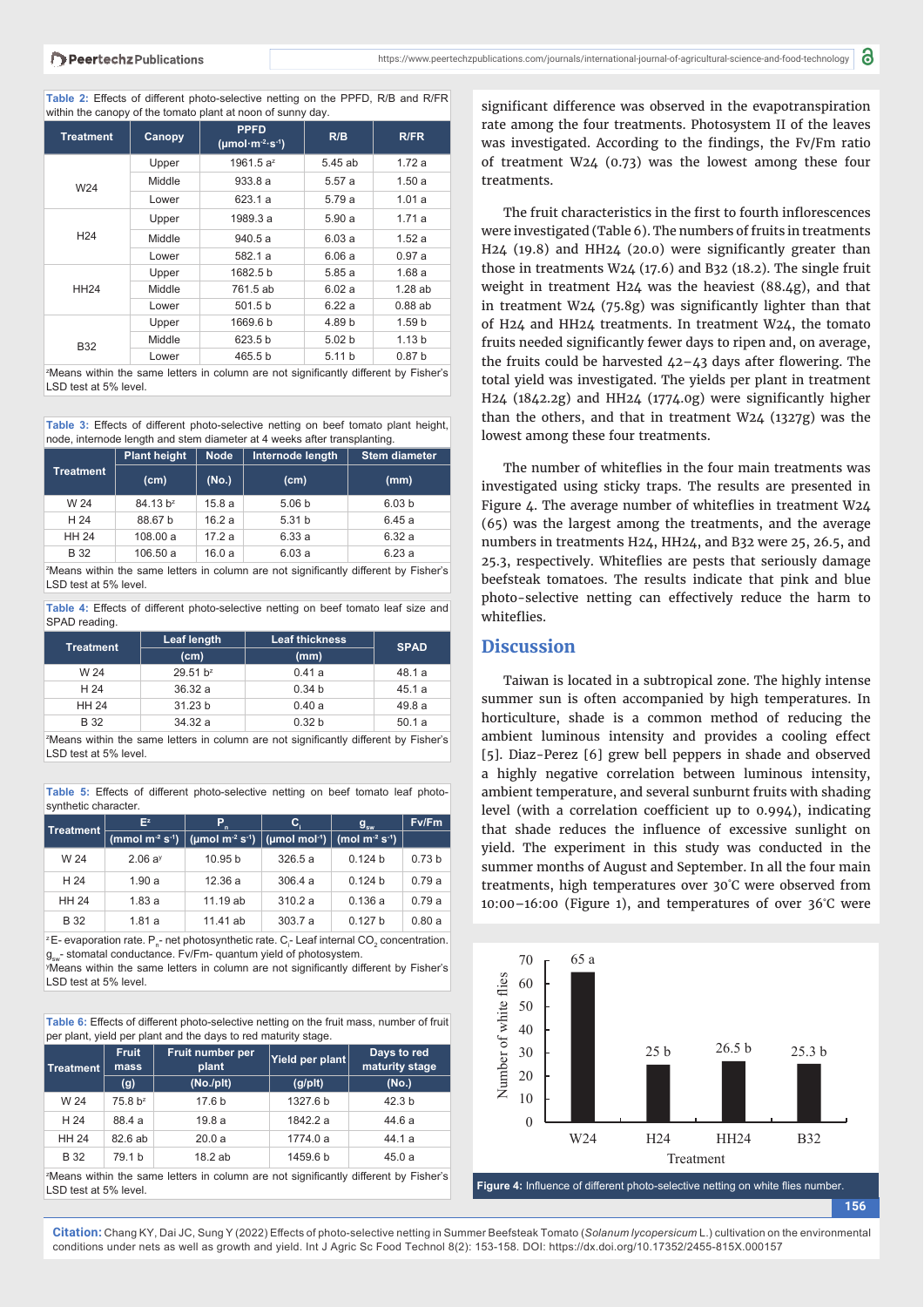recorded at noon. In treatment HH24, due to the reduced light penetration, the ambient temperature between 10:00–12:00 was the lowest and the relative humidity was the highest (Figure 2) among the four treatments, but the humidity under netting dropped substantially from 12:00 to 14:00. The shading effect of 32-mesh netting was stronger than that of 24-mesh netting. Tinyane, et al. [7] installed a photo-selective netting house ( $12m \times 12m \times 5m$ ) in South Africa (latitude:  $25°37'$  S), where the average ambient temperatures under pearl, red, and yellow netting were 42.18° C, 35.43° C, and 35.88° C, respectively, which were significantly higher than those under black netting (30.27° C). In Serbia (latitude: 43° 30' N), Ilić, et al*.* [1]. Grew bell peppers under photo-selective netting. Compared with black netting, pearl, red, and blue netting retained greater amounts of light, and the ambient temperatures under the three types of netting during the day were also higher than those under the traditional black netting. It was inferred that the indoor wind speed in the netting house was weakened by more than 50%, and the weakening of airflow was the reason for the temperature rise.

The absorption of different wavelengths of light by photoselective netting further alters luminous intensity and spectral composition and distribution in the netting house [11]. The present study investigated the luminous intensity and spectral composition in the environment at noon (Table 3 and Figure 1). Of the three types of 24-mesh photo-selective nettings used, the luminous intensity in the modified HH24 netting was significantly lower than that of white netting, whereas that under the 32-mesh blue netting was significantly lower. The experimental results were similar to those obtained by Ilić, et al*.* [1] from photo-selective netting houses installed outdoors. In the present study, at the same shading level, the luminous intensity under the blue netting was lower than that under the red and the white netting. Almost no significant difference was observed in the spectral composition of ambient light under the five types of netting. Only in the wavelength band of  $500-$ 599nm in treatment HH24 was a difference observed between the four main treatments, whereas the R/B and R/FR ratios under treatment B32 were significantly lower than those of the others. Shahak, et al*.* [11] investigated the spectral composition of photo-selective netting of different colors and obtained similar results. The B/R ratio under the blue netting was 1.26, which was higher than that under the red netting (0.63) and pearl netting (0.80).

Compared with traditional black netting, photo-selective netting increases the transmittance and scattering rate of light, allowing light to be scattered into the canopy ajapakse and Shahak, 2007 [12]. Kong, et al*.* [13]. Revealed relatively high transmittance and scattering with pearl netting in the photosynthetically effective band of 400–700 nm. In the summer and winter, the PPFDs of canopies in different nodes of bell pepper plants under pearl netting were relatively high. The present study compared different types of photo-selective netting (Table 2) and determined that the PPFDs measured in the upper, middle, and bottom layers in treatments W24 and H24 were significantly higher than those in treatments HH24 and B32. The R/FR ratios in the middle and bottom layers of

the plants with treatments HH24 and B32 were significantly lower than those of the others. Smith and Whitelam [6] observed stem elongation in the presence of low R/FR ratios, and Franklin [14] noted that a low R/FR ratio can promote shoot elongation. These findings are similar to those obtained in this experiment (Table 2 and Table 3), treatments HH24 and B32 has lower R/FR in the lower canopy which revealed greater internode lengths and heights of the beefsteak tomato plants in treatments HH24 and B32 were 6.33 and 6.03, respectively, longer than W24 and H24 were 5.06 and 5.31.

Kong, et al*.* [13]. Analyzed the photosynthetic and gas exchange capacities of bell pepper leaves under different types of photo-selective nettings. They observed significantly higher net photosynthetic rates and stomatal conductance under white and red netting than under yellow netting and presumed that these results were caused by the composition of the blue light reduced under the yellow regulation net. In the present study, the net photosynthetic rate of beefsteak tomato leaves in treatment H24 was the highest (Table 5), and the photosynthetic performance in treatment W24 was significantly lower than that in the other treatments, indicating that using colored netting was beneficial to plant growth. Camejo, et al. [15]. Cultivated both heat-tolerant and heat-sensitive tomato cultivars at high temperatures and observed a significant decrease in the Fv/ Fm ratio of the latter. The beefsteak tomato variety used in the present experiment is heat-tolerant, but its photosystem II might be affected by high temperature from 10:00–14:00, thereby reducing its photosynthetic ability and decreasing its fruit weight. The stomatal conductance of treatment HH24 was revealed to be significantly higher without the stem diameter becoming thinner, indicating a positive effect of the environment on the plants' nutrient absorption and distribution to stems and leaves, which facilitates reproduction and growth while increasing yield.

Temperatures between 20° C and 25° C are suitable for tomato growth. Saeed, et al. [16]. Reported that the flower organs of heat-tolerant varieties could still develop normally in a high-temperature environment without affecting the *fruit set percentage*. In the four main treatments in this study, fruit setting still occurred in the heat-tolerant Chuanfu 994 variety used in the experiment, but the development of leaves and fruits were still affected by the heat. The fruit yield per plant was significantly higher in treatments H24 and HH24 than in the other treatments (Table 6). In treatment W24, the number of fruits per plant was significantly lower than in the others, and the stem diameter was the smallest among the four treatments. The significant reduction in fruit yield per plant was presumably due to the poor absorption and utilization of nutrients by the plants under high temperatures and white netting. Robert, et al*.* (2015) reported that tomato fruits grown at 28° C entered the reddening-ripening stage earlier, and the fruit weight was significantly lower than that of fruits grown at 21° C. Ilić, et al*.* [3] cultivated tomatoes (*Solanum lycopersicum* L. cv. Vedeta) under photo-selective netting. At a shading level of  $40%$ , the yield was significantly higher under pearl and red netting than under blue and traditional black netting. Among all the types of netting used in this study, better yields were

**157**